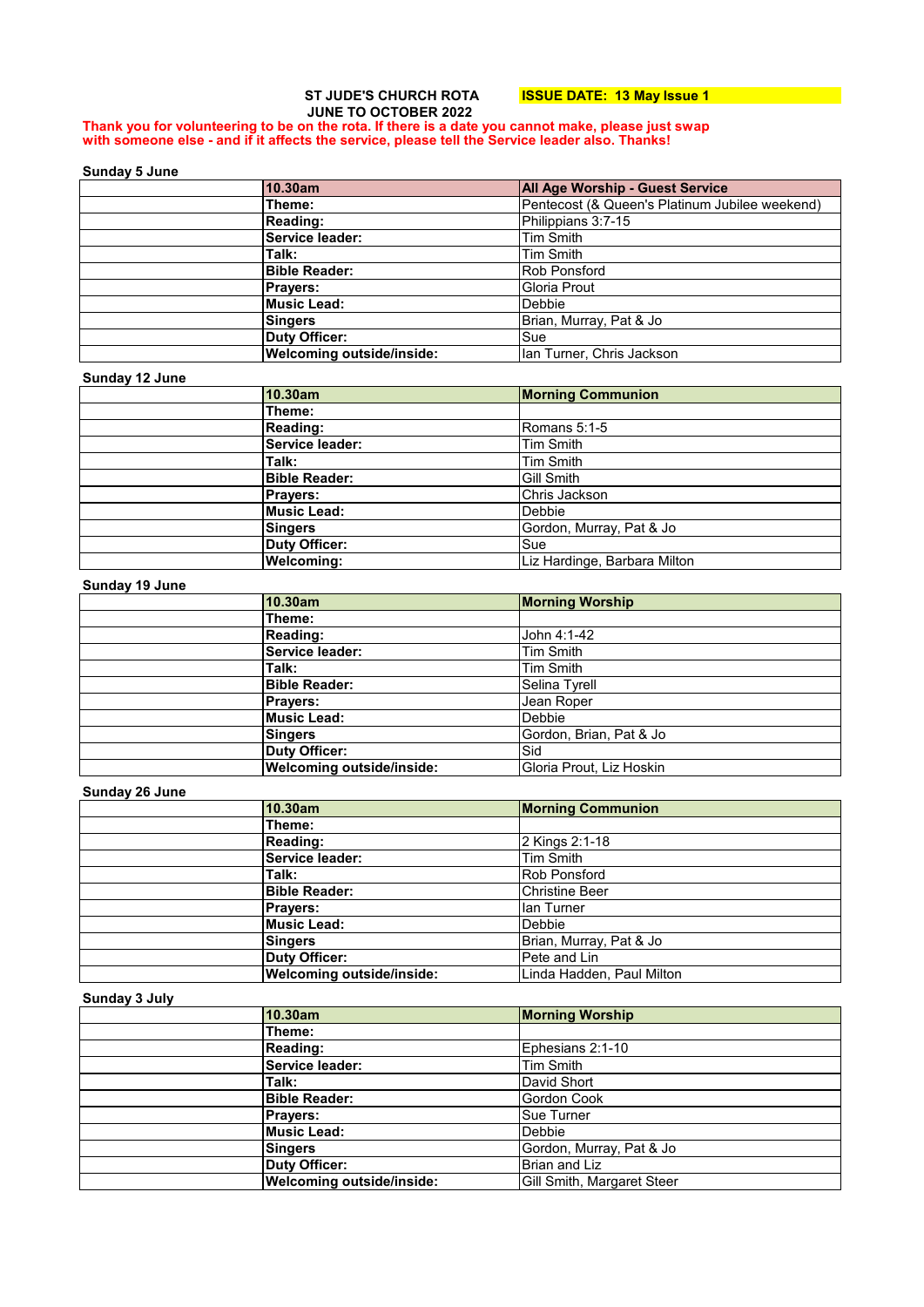# **Sunday 10 July**

| 10.30am         |                      | <b>Morning Communion</b> |
|-----------------|----------------------|--------------------------|
| Theme:          |                      |                          |
| Reading:        |                      | Luke 10:25-37            |
|                 | Service leader:      | Tim Smith                |
| Talk:           |                      | Tim Smith                |
|                 | <b>Bible Reader:</b> | Brian Couch              |
| <b>Prayers:</b> |                      | Gordon Cook              |
|                 | <b>Music Lead:</b>   | <b>Debbie</b>            |
| Singers         |                      | Murray, Brian, Pat & Jo  |
|                 | <b>Duty Officer:</b> | Graham                   |
|                 | <b>Welcoming:</b>    | Ian Turner, Liz Couch    |

# **Sunday 17 July**

| 10.30am                          | <b>Morning Worship (TS away)</b> |
|----------------------------------|----------------------------------|
| Theme:                           |                                  |
| Reading:                         | Genesis 18:1-15                  |
| Service leader:                  | Peter Hadden                     |
| Talk:                            | Peter Hadden                     |
| <b>Bible Reader:</b>             | Linda Hadden                     |
| <b>Prayers:</b>                  | <b>Pat Tremlett</b>              |
| Music Lead:                      | <b>Debbie</b>                    |
| <b>Singers</b>                   | Gordon, Brian, Pat & Jo          |
| <b>Duty Officer:</b>             | Sue                              |
| <b>Welcoming outside/inside:</b> | Rob Ponsford, Chris Jackson      |

# **Sunday 24 July**

| 10.30am                          | <b>Morning Communion</b>     |
|----------------------------------|------------------------------|
| Theme:                           |                              |
| <b>Reading:</b>                  | Colossians 2:1-15            |
| Service leader:                  | Tim Smith                    |
| Talk:                            | <b>Jackie Yates</b>          |
| <b>Bible Reader:</b>             | Edgar Horne                  |
| <b>Prayers:</b>                  | Chris Jackson                |
| <b>Music Lead:</b>               | Debbie                       |
| Singers                          | Gordon, Murray, Pat & Jo     |
| <b>Duty Officer:</b>             | Pete and Lin                 |
| <b>Welcoming outside/inside:</b> | Liz Hardinge, Barbara Milton |

# **Sunday 31 July**

| 10.30pm                | <b>ISUMMER BRUNCH IN THE UPPER HALL</b>    |
|------------------------|--------------------------------------------|
| Theme:                 | This is Jesus - 1. The unforgiving servant |
| Reading:               | Matthew 18:21-35                           |
| <b>Service leader:</b> | Tim Smith                                  |
| Talk:                  | <b>Tim Smith</b>                           |

# **Sunday 7 August**

| 10.30 <sub>pm</sub> | <b>ISUMMER BRUNCH IN THE UPPER HALL</b>               |
|---------------------|-------------------------------------------------------|
| Theme:              | This is Jesus - 2. The Pharisee and the Tax Collector |
| <b>Reading:</b>     | Luke 18:9-14                                          |
| Service leader:     | lPeter Hadden                                         |
| Talk:               | IPeter Hadden                                         |

### **Sunday 14 August**

| 10.30pm  |                 | <b>SUMMER BRUNCH IN THE UPPER HALL</b> |
|----------|-----------------|----------------------------------------|
| Theme:   |                 | This is Jesus - 3. The Prodigal Son    |
| Reading: |                 | Luke 15:11-32                          |
|          | Service leader: | Tim Smith                              |
| Talk:    |                 | <b>Tim Smith</b>                       |

### **Sunday 21 August**

| 10.30pm         | <b>ISUMMER BRUNCH IN THE UPPER HALL</b> |
|-----------------|-----------------------------------------|
| Theme:          | This is Jesus - 4. The Lost Sheep       |
| <b>Reading:</b> | Luke 15:1-7                             |
| Service leader: | Tim Smith                               |
| Talk:           | <b>Tim Smith</b>                        |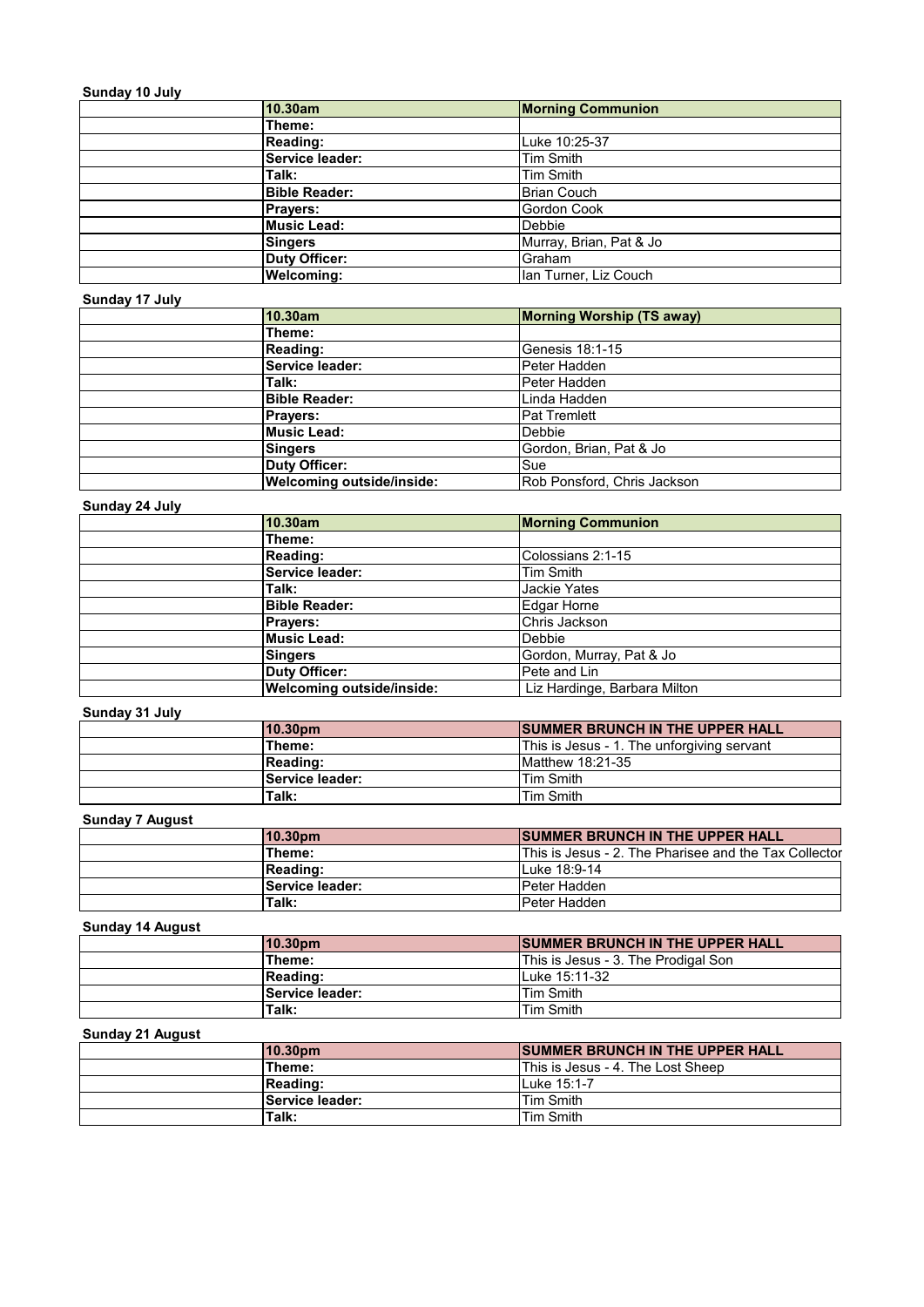# **Sunday 28 August**

| <b>Juliuay 20 August</b> |                  |                                         |
|--------------------------|------------------|-----------------------------------------|
|                          | 10.30pm          | <b>ISUMMER BRUNCH IN THE UPPER HALL</b> |
|                          | Theme:           | This is Jesus - 5. The Two Builders     |
|                          | <b>IReading:</b> | $M$ atthew 7:24-27                      |
|                          | Service leader:  | Tim Smith                               |
|                          | Talk:            | Tim Smith                               |

# **Sunday 4 September**

| 10.30 <sub>pm</sub> | <b>SUMMER BRUNCH IN THE UPPER HALL</b>      |
|---------------------|---------------------------------------------|
| Theme:              | This is Jesus - 6. The farmer and the seeds |
| Reading:            | Mark 4:1-20                                 |
| Service leader:     | Tim Smith                                   |
| Talk:               | Tim Smith                                   |

# **Sunday 11 September**

| 10.30am                          | Morning Worship (TS, PH & JY away) |
|----------------------------------|------------------------------------|
| Theme:                           | Year Verses - 2 Kings 3:16 (2012)  |
| Reading:                         | 2 Kings 3:1-27                     |
| Service leader:                  | <b>Matt Gorton</b>                 |
| Talk:                            | <b>Matt Gorton</b>                 |
| <b>Bible Reader:</b>             | Debbie Macleod                     |
| <b>Prayers:</b>                  | Gloria Prout                       |
| <b>Music Lead:</b>               | Jackie                             |
| <b>Singers</b>                   | Gordon, Brian, Debbie & Pat        |
| <b>Duty Officer:</b>             | Sue                                |
| <b>Welcoming outside/inside:</b> | Sid Prout, Chris Jackson           |

# **Sunday 18 September**

| 10.30am              | <b>Morning Communion</b>        |
|----------------------|---------------------------------|
| Theme:               | Year Verses - James 1:22 (2013) |
| Reading:             | james 1:19-25                   |
| Service leader:      | Tim Smith                       |
| Talk:                | Tim Smith                       |
| <b>Bible Reader:</b> | <b>Paul Milton</b>              |
| <b>Prayers:</b>      | Jean Roper                      |
| <b>Music Lead:</b>   | Jackie                          |
| Singers              | Brian, Murray, Debbie & Jo      |
| <b>Duty Officer:</b> | Pete and Lin                    |
| <b>Welcoming:</b>    | Linda Hadden, Gill Smith        |

# **Sunday 25 September**

| 10.30am                          | <b>Morning Worship</b>             |
|----------------------------------|------------------------------------|
| Theme:                           | Year Verses - Nehemiah 8:10 (2014) |
| Reading:                         | Nehmih 8:1-12                      |
| Service leader:                  | Peter Hadden                       |
| Talk:                            | Peter Hadden                       |
| <b>Bible Reader:</b>             | <b>Rob Ponsford</b>                |
| <b>Prayers:</b>                  | lan Turner                         |
| <b>Music Lead:</b>               | Debbie                             |
| <b>Singers</b>                   | Gordon, Murray, Pat & Jo           |
| Duty Officer:                    | Sid                                |
| <b>Welcoming outside/inside:</b> | Gloria Prout, Margaret Steer       |

# **Sunday 2 October**

| 10.30am                          | <b>Morning Communion</b>          |
|----------------------------------|-----------------------------------|
| Theme:                           | Year Verses - Hebrews 12:2 (2015) |
| Reading:                         | Hebrews 12:1-13                   |
| Service leader:                  | Tim Smith                         |
| Talk:                            | <b>Rob Ponsford</b>               |
| <b>Bible Reader:</b>             | Selina Tyrell                     |
| <b>Prayers:</b>                  | <b>Sue Turner</b>                 |
| <b>Music Lead:</b>               | Jackie                            |
| <b>Singers</b>                   | Gordon, Murray, Debbie & Pat      |
| <b>Duty Officer:</b>             | Graham                            |
| <b>Welcoming outside/inside:</b> | Gill Smith, Gloria Prout          |